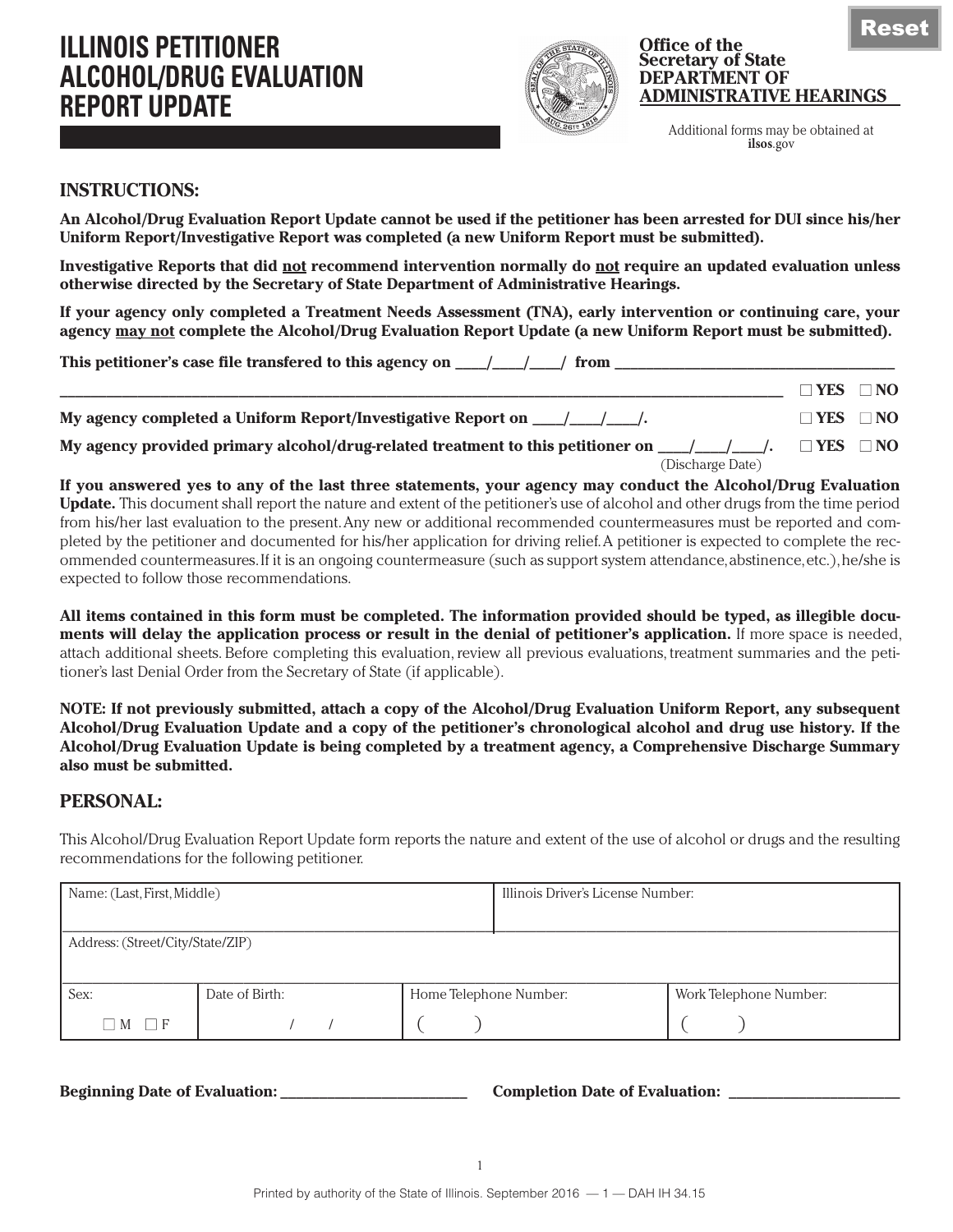**Instructions: All items under the following sections must be answered.** If more space is needed, attach additional sheets. When including any direct-quote statements, identify them with appropriate quotation marks. **This evaluation covers the time between the petitioner's last evaluation through the completion date of this Alcohol/Drug Evaluation Update.**

#### **ALCOHOL/DRUG USE HISTORY:** 1.

Since the petitioner's last evaluation, report any periods of abstinence from alcohol, the length of each period of abstinence, and the reasons for becoming abstinent. If currently abstinent, report petitioner's abstinent date

What is your clinical impression on the petitioner's ability to maintain abstinence from alcohol?

Since the petitioner's last evaluation, has he/she become intoxicated while using alcohol?  $\Box$  **YES**  $\Box$  **NO** If yes, how many times:

On the occasions the petitioner became intoxicated, did he/she typically consider himself/herself: **■** slightly intoxicated, **■** moderately intoxicated or **■** heavily intoxicated?

On the occasions the petitioner became intoxicated, how much alcohol was typically consumed and over what time period?

Since the petitioner's last evaluation, report any periods of abstinence from substances other than alcohol. Identify the substance used, the length of each period of abstinence, and the reasons for becoming abstinent. If currently abstinent from all substances (excluding alcohol), report petitioner's abstinent date \_\_\_\_\_\_\_\_\_\_\_\_\_. 2.

What is your clinical impression on the petitioner's ability to maintain abstinence from illicit drug use?

Since the petitioner's last evaluation, has he/she become intoxicated while using substances other than alcohol?  $\Box$  **YES**  $\Box$  **NO** If yes, how many times:

On the occasions the petitioner became intoxicated, did he/she typically consider himself/herself: **■** slightly intoxicated, **■** moderately intoxicated or **■** heavily intoxicated?

On the occasions the petitioner became intoxicated, how much of the substance(s) were typically used and over what time period?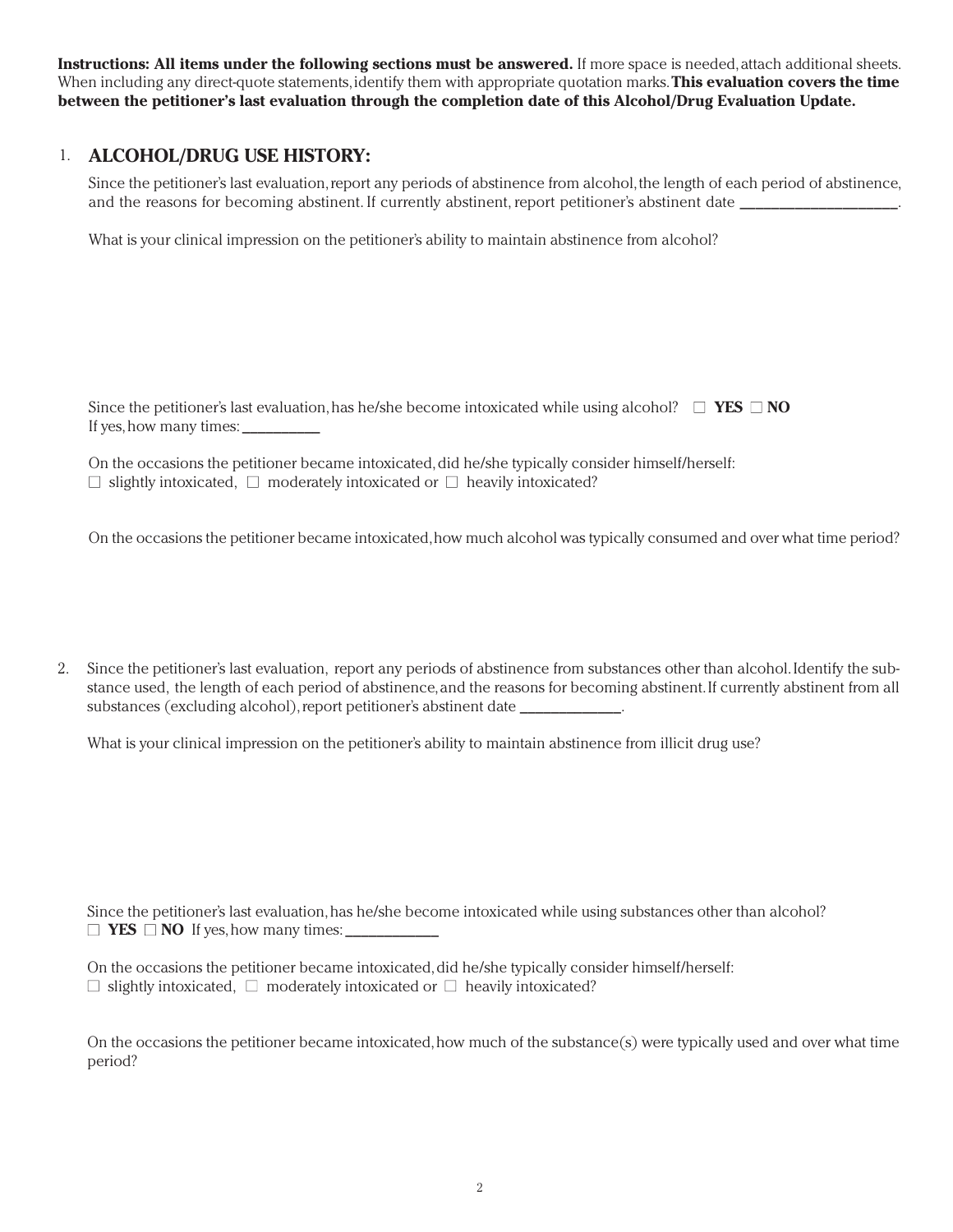Since the petitioner's last evaluation, did he/she concurrently use alcohol and other substances?  $\Box$  **YES**  $\Box$  **NO** If yes, explain: 3.

If the petitioner has used alcohol and/or drugs since his/her last evaluation, describe the petitioner's drinking and drug use pattern since the last evaluation, including frequency, type, amount, duration of said pattern, and report frequency of intoxications. 4.

Since the petitioner's last evaluation, has he/she exhibited any impairments in significant life areas (social, legal, family, marital, physical, economic), and/or has he/she exhibited any alcohol/drug-related problems, **including but not limited to** blackouts, increased tolerance, loss of control, withdrawal symptoms, increased alcohol or drug use, and using substances to selfmedicate chronic pain or symptoms of depression?  $\Box$  **YES**  $\Box$  **NO** Report frequency of each. 5.

Report any current significant physical, medical, emotional/mental health or psychiatric problem(s) and participation in and/or completion of any treatment not previously reported or which has occurred since the last evaluation. A treatment discharge summary should be submitted for any treatment completed. A progress report should be submitted for any treatment not completed. The petitioner will be informed whether a Medical Report Form is required. 6.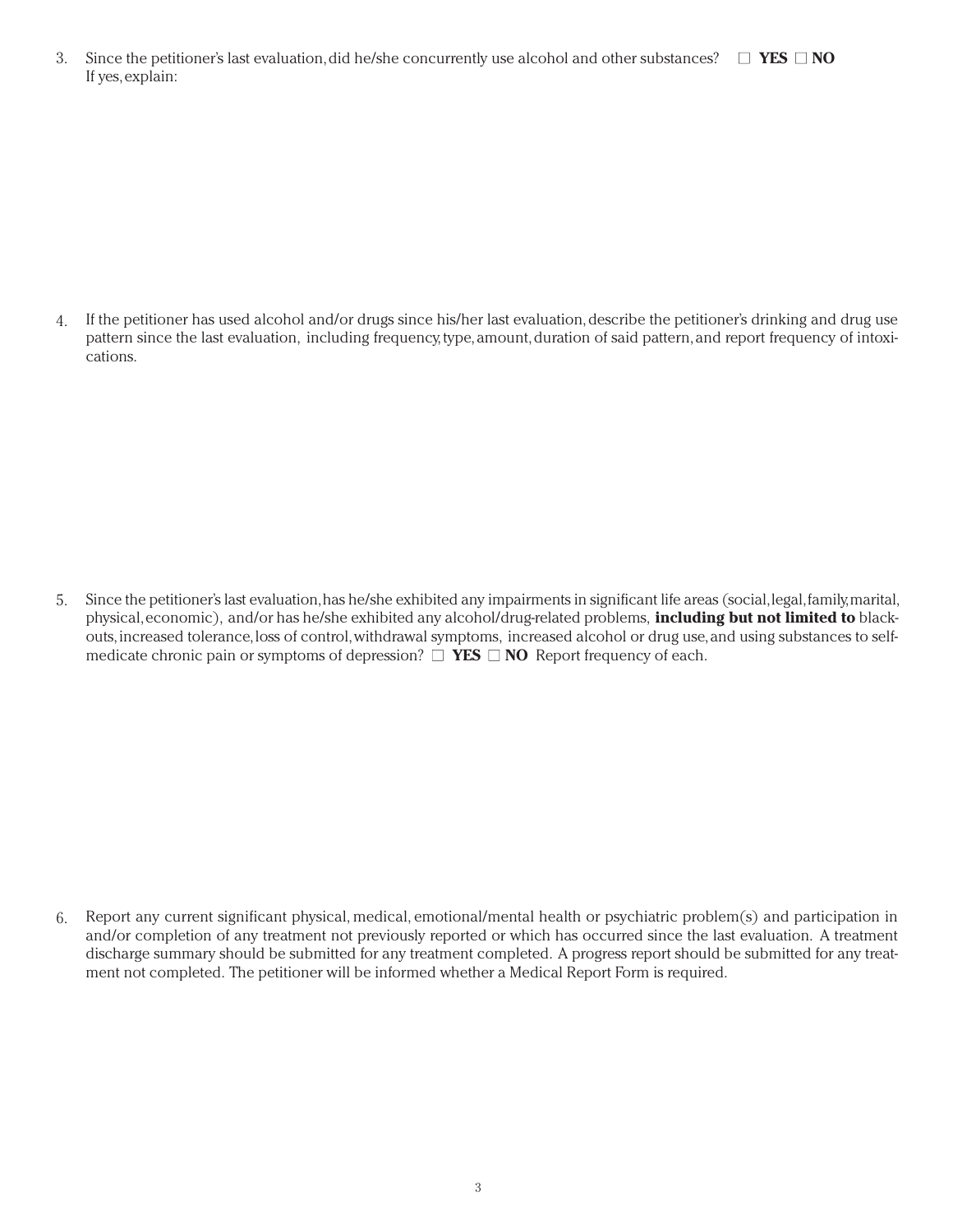Is the petitioner taking any medication (prescription or over-the-counter) that when taken alone or in combination with 7. alcohol or other drugs might impair driving ability? **■ YES ■ NO** If yes, identify the medication and discuss any potential impairment. Petitioner will be informed whether a Medical Report Form is required.

### **Section 8 (a-d) is required for the first update evaluation only.**

Review the information previously obtained regarding the petitioner's most recent DUI arrest or, **if not revoked for DUI**, the most recent alcohol/drug-related arrest. This should include, at a minimum, the time and date of the arrest, reason for arrest, type and amount of alcohol or drugs consumed over what time period, petitioner's perception of the effect of the alcohol and/or drugs consumed, and any chemical test results. 8.

|  | b. Time of first drink: Time of last drink: Time breath or chemical test given:                                                |
|--|--------------------------------------------------------------------------------------------------------------------------------|
|  | Total consumption metabolism time (from first drink until test given):                                                         |
|  |                                                                                                                                |
|  | consumption metabolism time and petitioner's body weight____________ at that time? $\Box$ <b>YES</b> $\Box$ <b>NO</b> Explain: |

| d. Type of substance used (other than alcohol):                      |                                 | Amount of |
|----------------------------------------------------------------------|---------------------------------|-----------|
| substance used:                                                      | Time period substance was used: |           |
| Last time substance used before the alcohol- or drug-related arrest: |                                 |           |

Indicate any significant lifestyle changes, including employment, marital, social, family, economic, etc., if applicable. 9.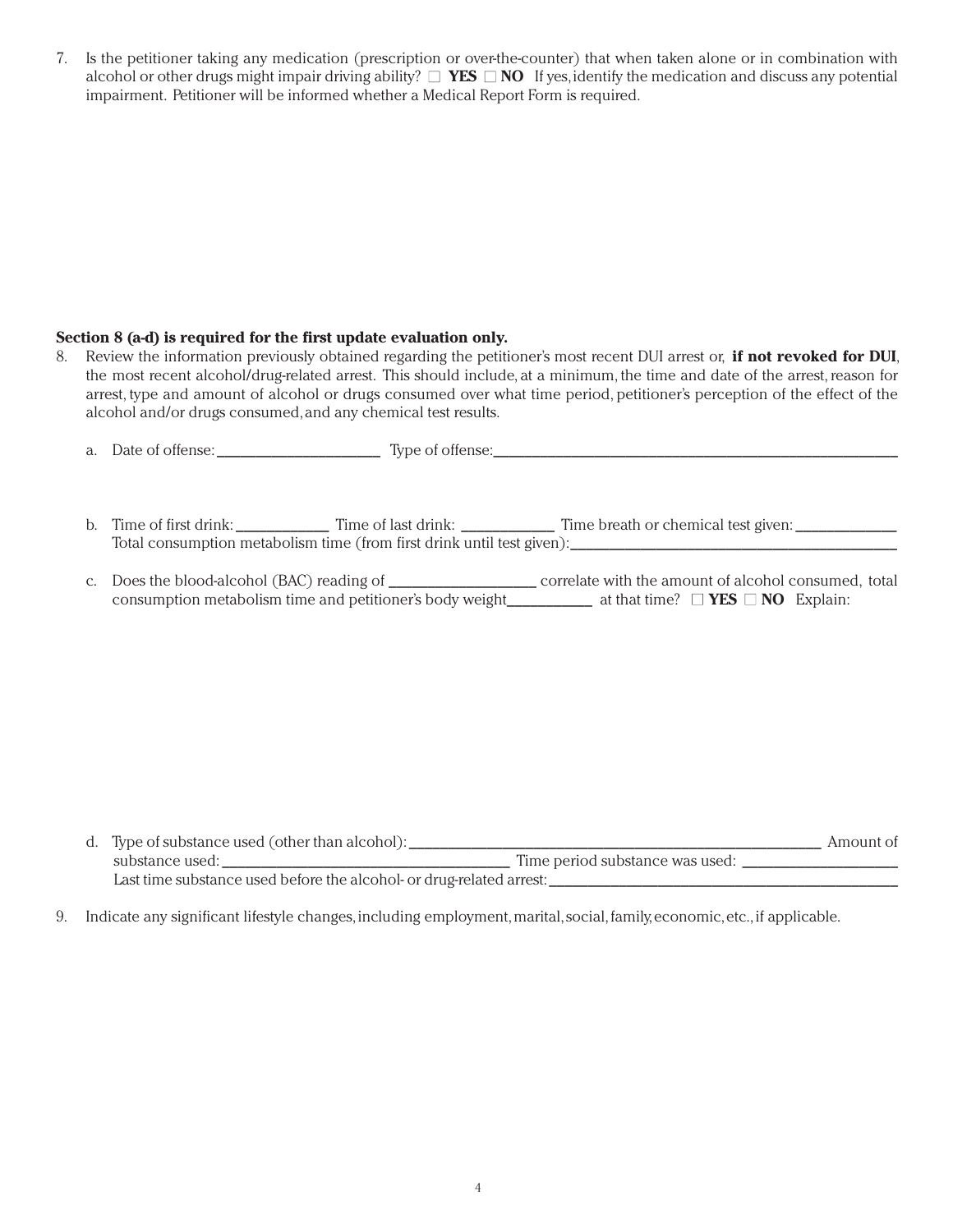Identify current peer group and recreational activities, if applicable. 10.

11. If the petitioner is still using alcohol/drugs, what is his/her intent toward the future use of alcohol and/or drugs? Or, if the petitioner is abstinent, what is the petitioner's intent toward maintaining long-term abstinence?

12. If the petitioner is participating in an ongoing support system identify his/her support system, frequency of contacts with other members, duration of current attendance, petitioner's intent to continue with this support system, and the evaluator/treatment provider's impression as to whether this support system is sufficient to maintain long-term abstinence.

13. Report any alcohol/drug-related arrests not previously reported or which have occurred since the last evaluation, in any state, including felonies, misdemeanors, petty offenses and local ordinance violations since the petitioner's last evaluation, including the name of the offense(s), where and when it occurred, disposition of the offense(s), and whether the petitioner is on probation or parole regarding the offense(s).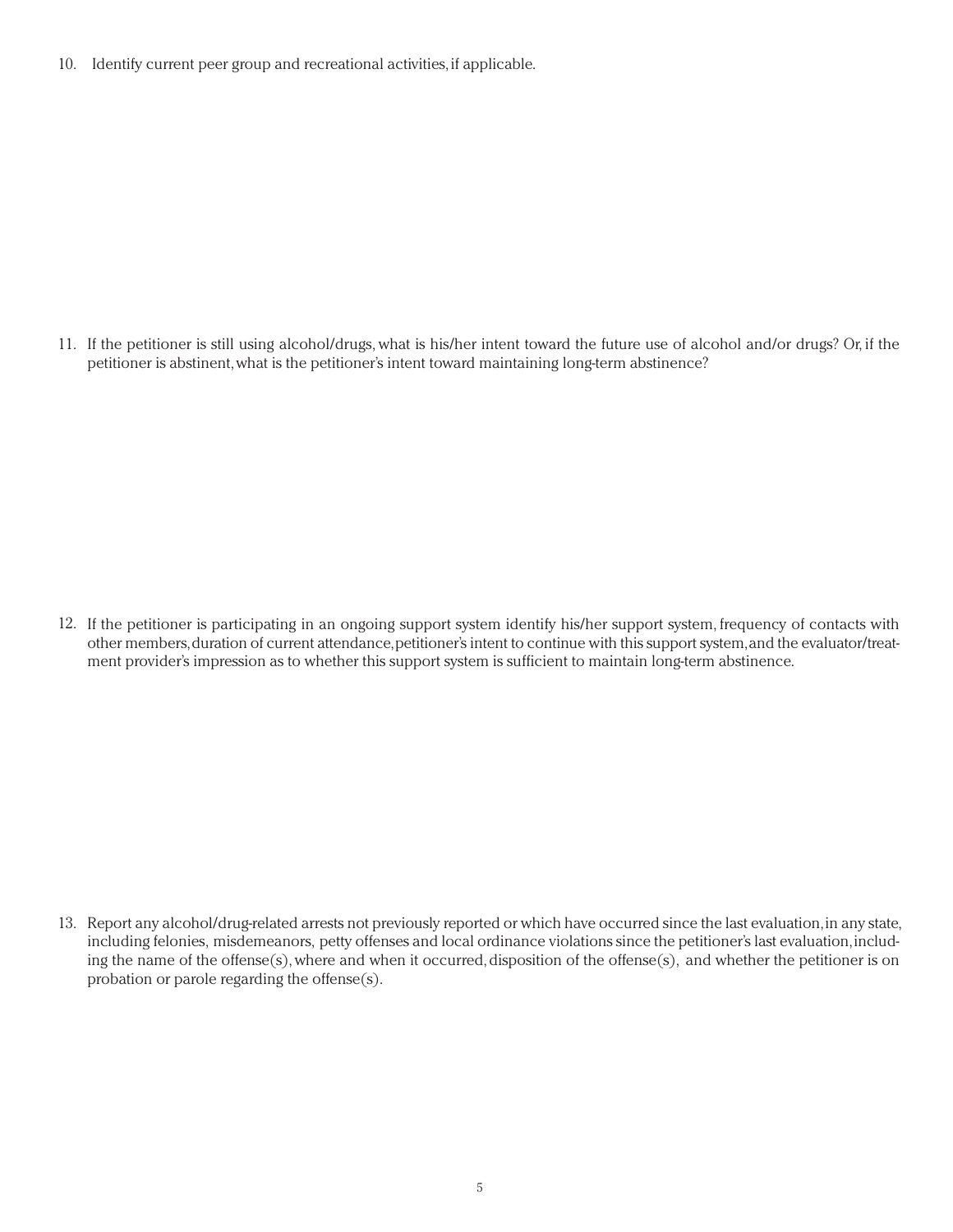14. If you have been using the BAIID device how many, if any, BAIID violations have you had from the date of installation to date?\_\_\_\_\_\_\_\_\_\_\_\_\_\_\_\_\_\_\_\_\_\_\_\_\_\_\_\_\_\_\_\_\_\_\_\_\_\_\_\_\_\_\_\_\_\_\_\_\_\_\_\_\_\_\_\_\_\_\_\_\_\_\_\_\_\_\_\_\_\_\_\_\_\_\_\_\_\_\_\_\_\_\_\_\_\_\_\_\_\_\_\_\_\_\_\_\_\_\_\_

## **CORROBORATION:**

**Interview with a Significant Other — May be a family member, friend, employer, parent/guardian, etc.** The summary should include, but not be limited to, the following information: significant other's name, age and relationship to the petitioner; how long he/she has known the petitioner; how often he/she sees the petitioner, how long he/she has maintained his/her present level of contact with the petitioner, his/her perception of the petitioner's current alcohol or other drug use pattern and/or abstinence; and whether he/she can verify the duration of the petitioner's current alcohol use or other drug use and/or abstinence. Discuss how corroborative information from the interview either correlates or does not correlate with the information obtained from the DUI/alcohol/drug offender. **This interview requirement cannot be waived and must be conducted in every updated alcohol/drug evaluation completed.**

## **RESPONSE TO PRIOR DENIAL OF DRIVING RELIEF AND/OR ALL BAIID VIOLATIONS:**

### **The evaluator/treatment provider's response may be completed on agency letterhead and attached.**

- The petitioner must submit to the evaluator/treatment provider his/her **(a)** last Order/Letter of Denial; **(b)** and/or Letter a. of Rejection of Explanation from the BAIID Department reguarding a BAC violation incurred while driving on an RDP or MDDP; **(c)** and/or Order/Letter issuing a Restricted Driving Permit but containing unresolved issues to be addressed prior to reinstatement. The evaluator/treatment provider must effectively address the significant issues raised therin. Was this documentation submitted? **■ YES ■ NO Petitioner's failure to provide this information may result in the denial of the application for driving relief.**
- b. Summarize how each significant issue was effectively addressed and/or resolved.

c. Provide a clear and complete explanation of why this additional information either changes or does not change the petitioner's classification and/or alters your clinical impression.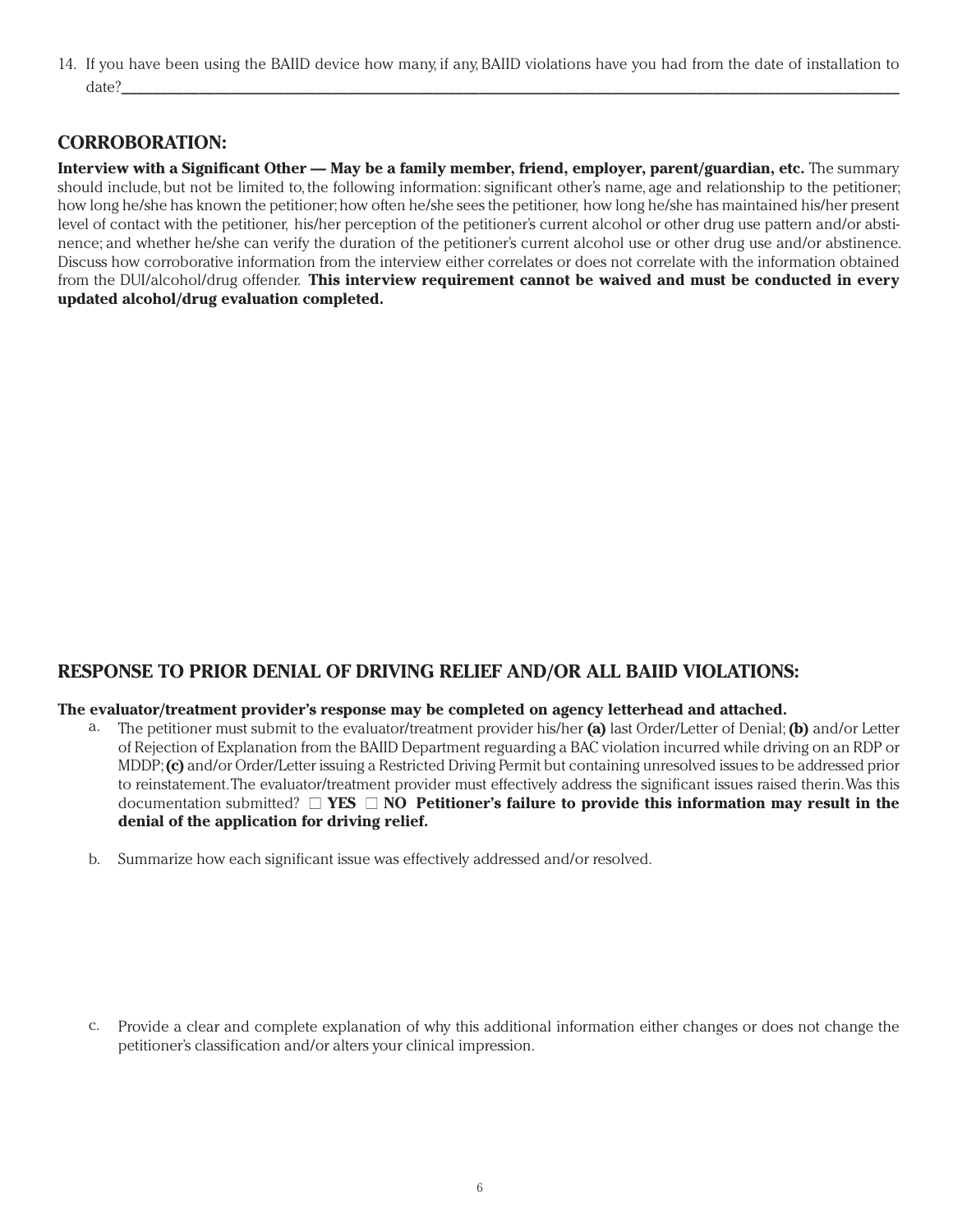- Provide a clear and complete explanation as to whether this additional information warrants or does not warrant addi-d. tional treatment hours. **Additional treatment hours must be completed and properly documented before applying for driving relief.**
- e. If the **previous alcohol/drug evaluation was an Investigative Alcohol/Drug Evaluation, then please report the** evaluator/treatment provider's clinical impression of the nature and extent of petitioner's alcohol/drug abuse, alcohol and/or substance dependency, and/or mental health problems, if any were identified.

The petitioner must submit evidence that he/she has or is complying with all the recommendations made at the time the Investigative Alcohol/Drug Evaluation was completed. This includes treatment; education; ongoing recommendations including support system meetings and abstinence etc. f.

## **CLASSIFICATION:**

This classification is based on the petitioner's alcohol/drug-related driving arrests, criminal arrests and symptoms of alcohol/drug abuse/dependency. **Any reclassification to a higher classification requires referral to a licensed treatment provider to assess the petitioner's current need for treatment.**

| <b>CURRENT CLASSIFICATION:</b>                                        | <b>PREVIOUS CLASSIFICATION:</b>                                                                        |
|-----------------------------------------------------------------------|--------------------------------------------------------------------------------------------------------|
| <b>MINIMAL RISK</b>                                                   | <b>MINIMAL RISK</b>                                                                                    |
| <b>MODERATE RISK</b>                                                  | <b>MODERATE RISK</b>                                                                                   |
| <b>SIGNIFICANT RISK</b>                                               | <b>SIGNIFICANT RISK</b>                                                                                |
| <b>HIGH RISK NON-DEPENDENT</b>                                        | <b>HIGH RISK NON-DEPENDENT</b>                                                                         |
| required.)                                                            | 3 DUI dispositions in a 10-year period from the date of the most recent DUI arrest; further assessment |
| <b>HIGH RISK CHEMICAL DEPENDENCY</b><br>(four or more DSM V criteria) | $\Box$ HIGH RISK CHEMICAL DEPENDENCY                                                                   |
| <b>ACTIVE</b>                                                         | <b>ACTIVE</b>                                                                                          |

Provide your rationale for selecting this classification, including an explanation if the classification appears to conflict with those symptoms or general indicators you have identified and described in this report.

**■ IN REMISSION ■ IN REMISSION**